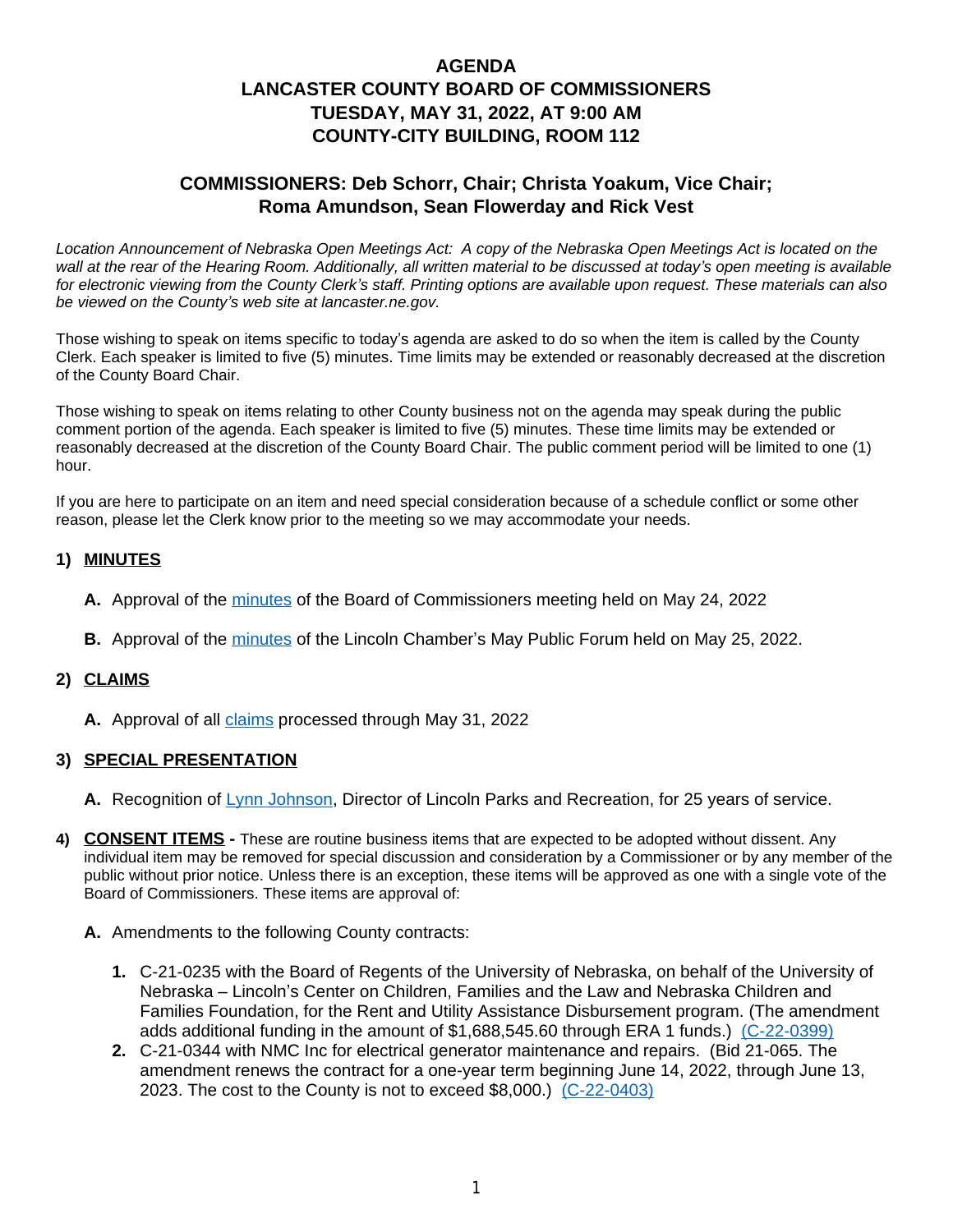- **B.** Right-of-way contracts with the following:
	- **1.** Rademaker Family Trust, South 134<sup>th</sup> Street and Firth Road, in the amount of \$703. (Project 22-27 / Y-342) [\(C-22-0404\)](https://www.lancaster.ne.gov/DocumentCenter/View/14028/C-22-0404-PDF-)
	- **2.** [NDR Farms LLC, North 70](https://www.lancaster.ne.gov/DocumentCenter/View/14028/C-22-0404-PDF-)<sup>[th](https://www.lancaster.ne.gov/DocumentCenter/View/14028/C-22-0404-PDF-)</sup> Street and West Davey Road, in the amount of \$559. (Project 22-27 / [B-19\)](https://www.lancaster.ne.gov/DocumentCenter/View/14028/C-22-0404-PDF-) [\(C-22-0406\)](https://www.lancaster.ne.gov/DocumentCenter/View/14030/C-22-0406-PDF-)
- **C.** [Utility Permit 2253 allowing Windstream Nebraska to replace communication line due to removal and](https://www.lancaster.ne.gov/DocumentCenter/View/14030/C-22-0406-PDF-)  [replacement of County Culvert T-291. \(The location is roughly 1,535 feet east of SW 29th Street on](https://www.lancaster.ne.gov/DocumentCenter/View/14030/C-22-0406-PDF-)  [West Stagecoach Road. There is no cost to the County.\)](https://www.lancaster.ne.gov/DocumentCenter/View/14030/C-22-0406-PDF-) [\(C-22-0401\)](https://www.lancaster.ne.gov/DocumentCenter/View/14025/C-22-0401-PDF-)
- **D.** Setting a public hearing for Tuesday June 7, 2022, at 9:00 a.m. in Room 112 of the County-City Building (555 South 10th Street, Lincoln Nebraska) regarding an amusement license application from Sue Kohles, Prairie Pines Partners, to hold the Meadowlark Music Festival on July 9, 2022, at 3100 North 112<sup>th</sup> Street Lincoln Nebraska.

## **5) PUBLIC HEARING**

**A.** Request from the Director of Building and Safety to revoke [Special Permit No. 17027](https://www.lancaster.ne.gov/DocumentCenter/View/14022/Special-Permit-17027-PDF-) by rescinding County Resolution No. R-17-0068, Tallgrass Hills Community Unit Plan, in the vicinity of SW 98th Street and West Yankee Hill Road.

## **6) NEW BUSINESS**

- **A.** Resolution in the matter of rescinding County Resolution No. R-17-0068, which granted Special Permit No. 17027, Community Unit Plan on property generally located at Southwest 98th Street and West Yankee Hill Road, Lancaster County, Nebraska. [\(R-22-0040\)](https://www.lancaster.ne.gov/DocumentCenter/View/14020/R-22-0040-PDF-)
- **B.** [Resolution in the matter of a corporate manager](https://www.lancaster.ne.gov/DocumentCenter/View/14020/R-22-0040-PDF-)'s liquor license for Shannon Martin-Roebuck in [connection with a Class Y liquor license for Capriolo Winery, LLC dba Windcrest Winery \(3110 West](https://www.lancaster.ne.gov/DocumentCenter/View/14020/R-22-0040-PDF-)  [Branched Oak Road, Raymond Nebraska\).](https://www.lancaster.ne.gov/DocumentCenter/View/14020/R-22-0040-PDF-) [\(R-22-0039\)](https://www.lancaster.ne.gov/DocumentCenter/View/14019/R-22-0039-PDF-)
- **C.** Special Events Permit application from [Gravel Worlds](https://www.lancaster.ne.gov/DocumentCenter/View/14032/Gravel-Worlds-PDF-), Gravel Adventures, LLC, for a bicycle ride and ultra-run event to be held August 19 and 20, 2022.
- **D.** Appointments to the Lancaster County Mental Health Crisis Center Advisory Committee for the term of June 1, 2022, through May 31, 2025:
	- **1.** Tim Dolberg
	- **2.** Kevin Karmazin
	- **3.** Timothy Lopez
- **E.** Amendment to the October 11, 1990 Lease Agreement between Lancaster County, the City of Lincoln, and the District Energy Corporation to change certain terms and expand the leased premises. [\(C-22-0407\)](https://www.lancaster.ne.gov/DocumentCenter/View/14033/C-22-0407-PDF-)
- **F.** [Grant contract with Legal Aid of Nebraska for the Tenant Assistance Project to assist with the](https://www.lancaster.ne.gov/DocumentCenter/View/14033/C-22-0407-PDF-)  [Emergency Rental Assistance Program for households that are unable to pay rent and utilities due to](https://www.lancaster.ne.gov/DocumentCenter/View/14033/C-22-0407-PDF-)  [the COVID-19 pandemic. The cost to the County is \\$150,590. \(The term of the contract is January 1,](https://www.lancaster.ne.gov/DocumentCenter/View/14033/C-22-0407-PDF-)  [2022, through December 31, 2022.\)](https://www.lancaster.ne.gov/DocumentCenter/View/14033/C-22-0407-PDF-) [\(C-22-0405\)](https://www.lancaster.ne.gov/DocumentCenter/View/14029/C-22-0405-PDF-)
- **G.** Recommendation from the Purchasing Agent and County Engineer to award and execute a purchase order to Kimco USA Inc for a 10-ton salt hopper in the amount of \$25,280.14. (State of New Jersey Contract 21-FLEET-01396 / 21DPP00576) [\(C-22-0400\)](https://www.lancaster.ne.gov/DocumentCenter/View/14024/C-22-0400-PDF-)